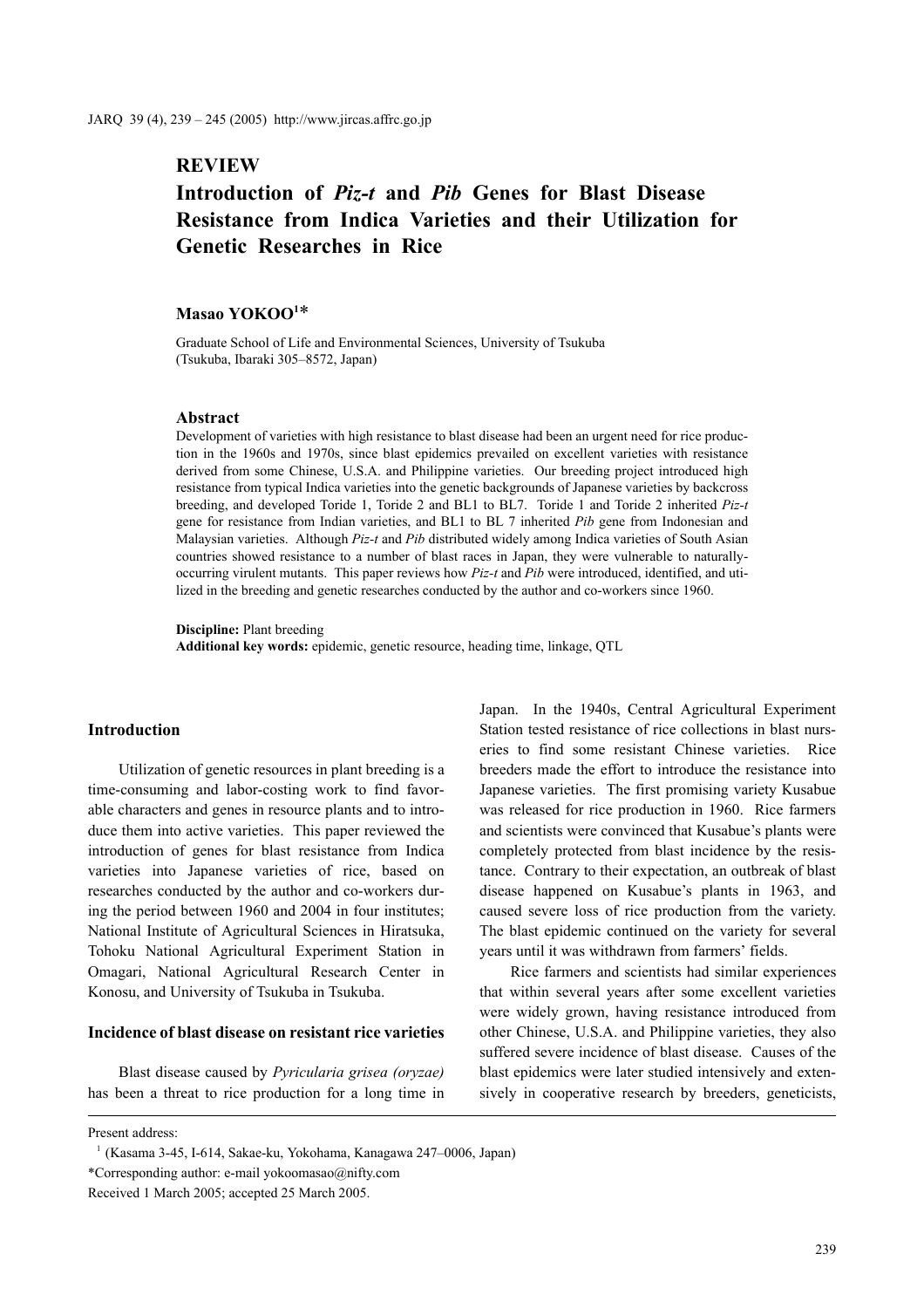pathologists and statisticians from Japan, U.S.A. and IRRI (International Rice Research Institute) in the late 1960s and 1970s. The above-mentioned varieties were resistant to only some of the major races of blast fungus. Under these circumstances, the Division of Genetics, National Institute of Agricultural Sciences, had conducted the special breeding project of introducing high resistance to most prevalent races from Indica varieties of India, Indonesia, Malaysia, and Thailand since 1960.

## **Introduction and utilization of** *Piz-t* **gene for blast resistance**

Indian varieties TKM1 and CO25 were highly resistant to the standard 7 strains of major blast fungus races (Table 1). In 1964, the author and co-workers in the Division of Genetics obtained some selected lines from crosses of TKM1 and CO25 with a Japanese variety Norin 8 backcrossed as the recurrent parent, from Chugoku National Agricultural Experiment Station, where the selection for resistance was done in blast nurseries under natural conditions.

Homogeneously resistant lines were newly selected based on the result by inoculation tests with the 7 strains in seedling stage and evaluation for agronomic characters in the field. Two resistant lines with agronomic characteristics similar to Norin 8 were named Toride 1 from the cross Norin 8 / TKM1 //4\* Norin 8, and Toride 2 from the cross Norin 8 / CO25 //4\* Norin 8 (Table 1)<sup>7,8</sup>. Toride 1 showed high resistance to a number of isolates of blast fungus collected in Japan<sup>7</sup>. The resistance of Toride 1 was controlled by a new single dominant gene *Piz-t*, different from the known genes such as *Pia*, *Pii*, *Pik*, *Pita*, *Pita-2,* and *Piz*, but allelic to *Piz*<sup>10</sup>. Toride 2 had also  $Piz-t$  gene<sup>5</sup>.

Spotted lesions were sporadically seen on leaves of Toride 1 when inoculated with dense spores of avirulent strains during the genetic analysis of resistance. Singlespore isolates from these lesions showed strong virulence to Toride 1. Differential reactions of lines or varieties to a virulent mutant isolate and its original strain formed a *Piz-t* group, to which ADT10 and CO4 from India, Kontor and Morak Sepilai from Malaysia, and Chao Leuang and Leuang Tawng from Thailand belonged (Table  $2)^{2,11,17}$ . Lines, which have been developed from crosses of these Indica varieties with Japanese varieties since 1960, were discarded from our breeding project due to their uselessness as resistance source of *Piz-t* gene. The breeding needed more than ten years for three- to four-time backcrosses and progeny selection to decrease hybrid sterility and decrease the wide variation of agronomic characters in these remote crosses for intro-

| Line            |                  | Donor variety Backcrossed | No. of      | Reactions to blast fungus strain |              |              |           |                     |              |           |  |
|-----------------|------------------|---------------------------|-------------|----------------------------------|--------------|--------------|-----------|---------------------|--------------|-----------|--|
|                 | for resistance   | parent                    | backcrosses | $P-2b$                           | Ken 53-33    | Ina $72$     | Hoku 1    | Ken 54-20 Ken 54-04 |              | Ina 168   |  |
| Toride 1        | TKM1             | Norin 8                   | 4           | <b>HR</b>                        | HR           | <b>HR</b>    | HR        | HR                  | HR           | HR        |  |
| Toride 2        | CO <sub>25</sub> | Norin 8                   | 4           | $\mathbb{R}$                     | $\mathbb{R}$ | R            | <b>HR</b> | MR                  | R            | R         |  |
|                 | TKM1             |                           |             | <b>HR</b>                        | HR           | <b>HR</b>    | <b>HR</b> | HR                  | <b>HR</b>    | HR        |  |
|                 | CO <sub>25</sub> |                           |             | HR                               | $\mathbb{R}$ | $\mathbf R$  | <b>HR</b> | MR.                 | <b>MR</b>    | HR        |  |
|                 |                  | Norin 8                   |             | S                                | S            | S            | S         | S                   | S            | ${\bf S}$ |  |
| BL1             | Tjina            | Norin 25                  | 4           | R                                | MR           | <b>MR</b>    | <b>MR</b> | MR                  | $\mathbb{R}$ | <b>MR</b> |  |
| BL <sub>2</sub> | Tjina            | Norin 25                  | 4           | <b>HR</b>                        | HR           | R            | MR.       | MR                  | MR           | <b>MR</b> |  |
| BL <sub>3</sub> | Milek Kuning     | Norin 25                  | 4           | MR                               | M            | M            | MR        | M                   | <b>MR</b>    | <b>MR</b> |  |
| BL4             | Milek Kuning     | Norin 25                  | 4           | MR                               | M            | M            | <b>MR</b> | M                   | M            | <b>MR</b> |  |
| BL5             | Tjahaja          | Norin 25                  | 4           | <b>MR</b>                        | MR           | MR           | <b>MR</b> | M                   | <b>MR</b>    | MR        |  |
| BL6             | Tjahaja          | Norin 25                  | 4           | <b>MR</b>                        | M            | M            | MR        | M                   | MR           | MR        |  |
| BL7             | Milek Kuning     | Fujisaka 5                | 4           | <b>MR</b>                        | M            | M            | MR        | M                   | MR           | MR        |  |
|                 | Tjina            |                           |             | HR                               | MR           | HR           | <b>MR</b> | MR.                 | <b>MR</b>    | HR        |  |
|                 | Tjahaja          |                           |             | HR                               | M            | $\mathbb{R}$ | R         | MR.                 | <b>MR</b>    | R         |  |
|                 | Milek Kuning     |                           |             | HR                               | MR           | <b>HR</b>    | <b>HR</b> | HR                  | HR           | <b>HR</b> |  |
|                 |                  | Norin 25                  |             | S                                | S            | S            | ${\bf S}$ | S                   | M            | ${\bf S}$ |  |
|                 |                  | Fujisaka 5                |             | M                                | S            | M            | S         | M                   | M            | MR        |  |

**Table 1. Resistance reactions of developed lines to the 7 strains of blast fungus**7,8,15

Resistance reactions: HR(resistant), R, MR, M, MS, S(susceptible).

TKM1, CO25: India. Tjina, Tjahaha: Indonesia. Milek Kuning: Malaysia.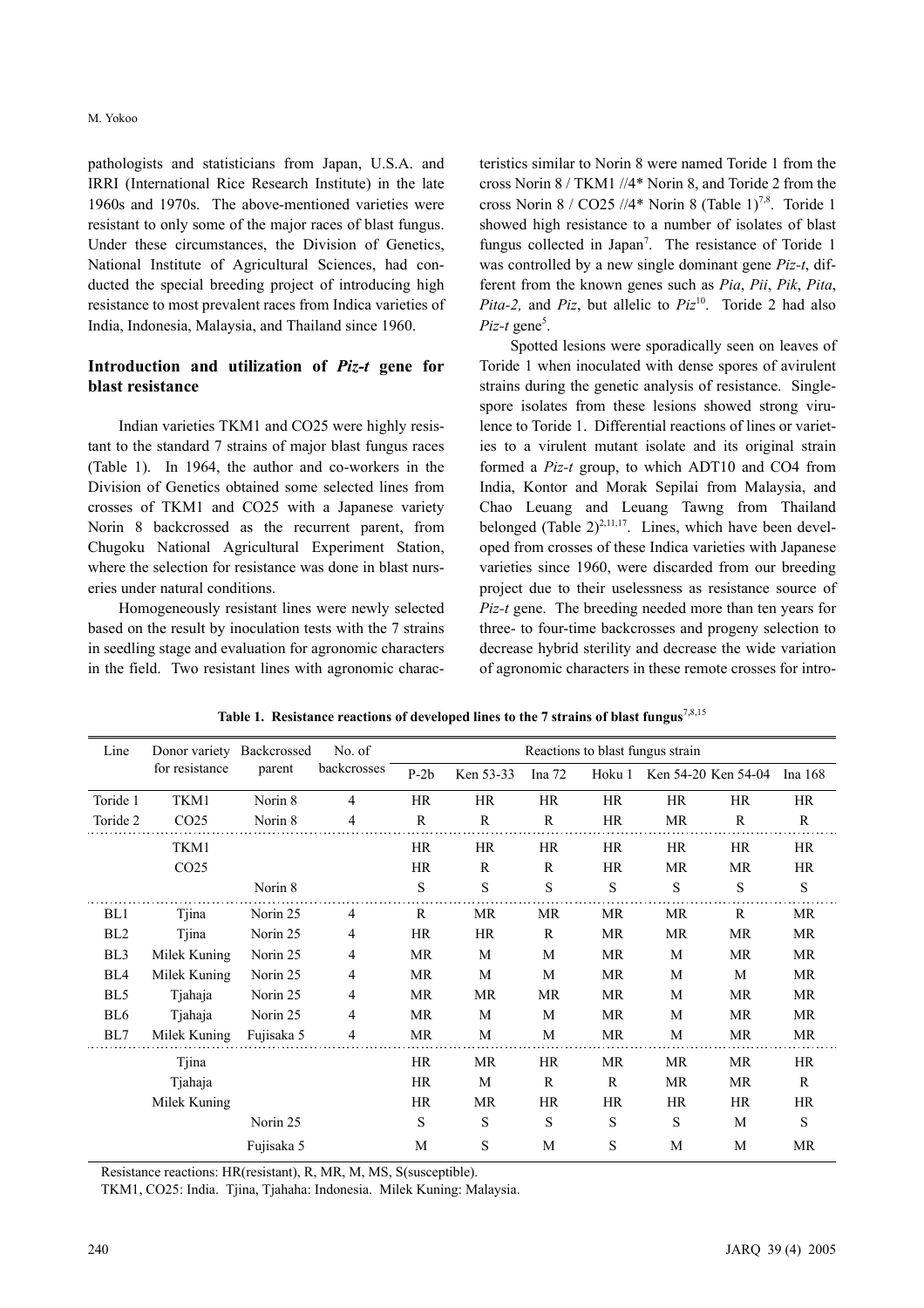| Gene    | India             | Indonesia | Malaysia        | Thailand     |
|---------|-------------------|-----------|-----------------|--------------|
| $Piz-t$ | ADT <sub>10</sub> |           | Kontor          | Chao Leuang  |
|         | Badshabhog        |           | Morak Sepilai   | Leuang Tawng |
|         | CO <sub>4</sub>   |           | Radin Kling     |              |
|         | CO <sub>25</sub>  |           |                 |              |
|         | TKM1              |           |                 |              |
| Pib     | S <sub>1092</sub> | Bengawan  | Engkatek        |              |
|         | SM <sub>6</sub>   | Peta      | Milek Kuning    |              |
|         |                   | Remadja   | Radin China 4   |              |
|         |                   | Sigadis   | Serendah Kuning |              |
|         |                   | Tjahaja   |                 |              |
|         |                   | Tjina     |                 |              |

Table 2. Indica rice varieties having *Piz-t and Pib* genes for resistance<sup>2,11,17</sup>

ducing the resistance of Indica varieties into the genetic backgrounds of Japanese varieties. The results showed a wide distribution of *Piz-t* in Indica varieties of South Asian countries, and this fact made the breeding work wasteful of time and labor, but left several new findings to breeding for blast resistance.

Mutants virulent to *Piz-t* appeared also in blast nurseries where Toride 1 was grown for several years, and *Piz-t* was also vulnerable to blast disease like other genes such as *Pik*, *Pita* and *Piz* under natural conditions. However, Toride 1 was used as a cross parent by the Japan and China joint breeding project to develop three excellent varieties for Yunnan, China, in the 1990s. Recent studies identified *Piz-t* in some of the IRRI-bred rice varieties, inherited from an Indian variety TKM6<sup>1</sup>. Toride 1 is indispensable as a differential variety for identifying and classifying blast isolates with virulence or avirulence to *Piz-t* in breeding and pathological researches on blast resistance<sup>3,22</sup>.

## **Introduction and utilization of** *Pib* **gene for blast resistance**

There was another flow of breeding for blast resistance introduced from Indica varieties beside *Piz-t* gene. Backcrossed hybrid progenies of Indonesian varieties Tjina and Tjahaja, and a Malaysian variety Milek Kuning with Japanese varieties were identified to have a new resistance gene from the results of genetic analysis. Seven lines were named BL1 to BL7; BL1 and BL2 inherited *Pib* gene from Tjina; BL3, BL4 and BL7 inherited *Pib* from Milek Kuning; and BL5 and BL6 inherited Pib from Tjahaja (Table 1)<sup>15</sup>. These Indica varieties formed a *Pib* group in differential resistance reactions to a mutant virulent to  $Piz-t$  and its original strain<sup>17</sup>. This fact urged our breeding project to discard hybrid progenies of other *Pib*-group varieties such as Bengawan, Remadja and Sigadis from Indonesia, Engkatek, Radin China 4, Radin Kuning and Serendah Kuning from Malaysia, and S1092 and SM6 from India (Table 2), because of duplicated introduction of *Pib* gene. *Pit*, a new gene for moderate resistance, was included in BL5, derived from Tjahaja<sup>15</sup>.

Since any mutant isolates with virulence to *Pib* were not obtained in greenhouse tests unlike *Piz-t, Pib* was used in active breeding and Hama-asahi variety was developed with *Pib* gene given from BL7 in the Fujisaka Branch, Aomori Agricultural Experiment Station, in 1979. However, Hama-asahi suffered the severe incidence of blast disease in every farmer's field soon. The variety could not tolerate the prevalence of naturallyoccurring strains virulent to *Pib* because of its low field resistance. Fukuhibiki variety was developed in Tohoku National Agricultural Experiment Station in 1993 to combine *Pib* originated from a Malaysian variety Engkatek with high field resistance<sup>4</sup>.

Korean rice breeders informed the author that BL1 was resistant to stripe virus disease transmitted by small brown planthoppers. Resistance gene(s) derived from Tjina seemed to be different from already-known genes<sup>15</sup>. Resistance to blast and stripe virus diseases of BL1 and BL7 yielded nine excellent varieties grown widely in Korea through the 1970s and 1980s. BL1 and BL6 were also used as cross parents by the Japan and China joint breeding project to develop four new varieties for Yunnan, China, in the 1990s. The potential or combining ability of BL lines as breeding materials was found out in Korea and China rather than in Japan.

BL1 carrying only *Pib* for resistance became a member of differential varieties for identifying races of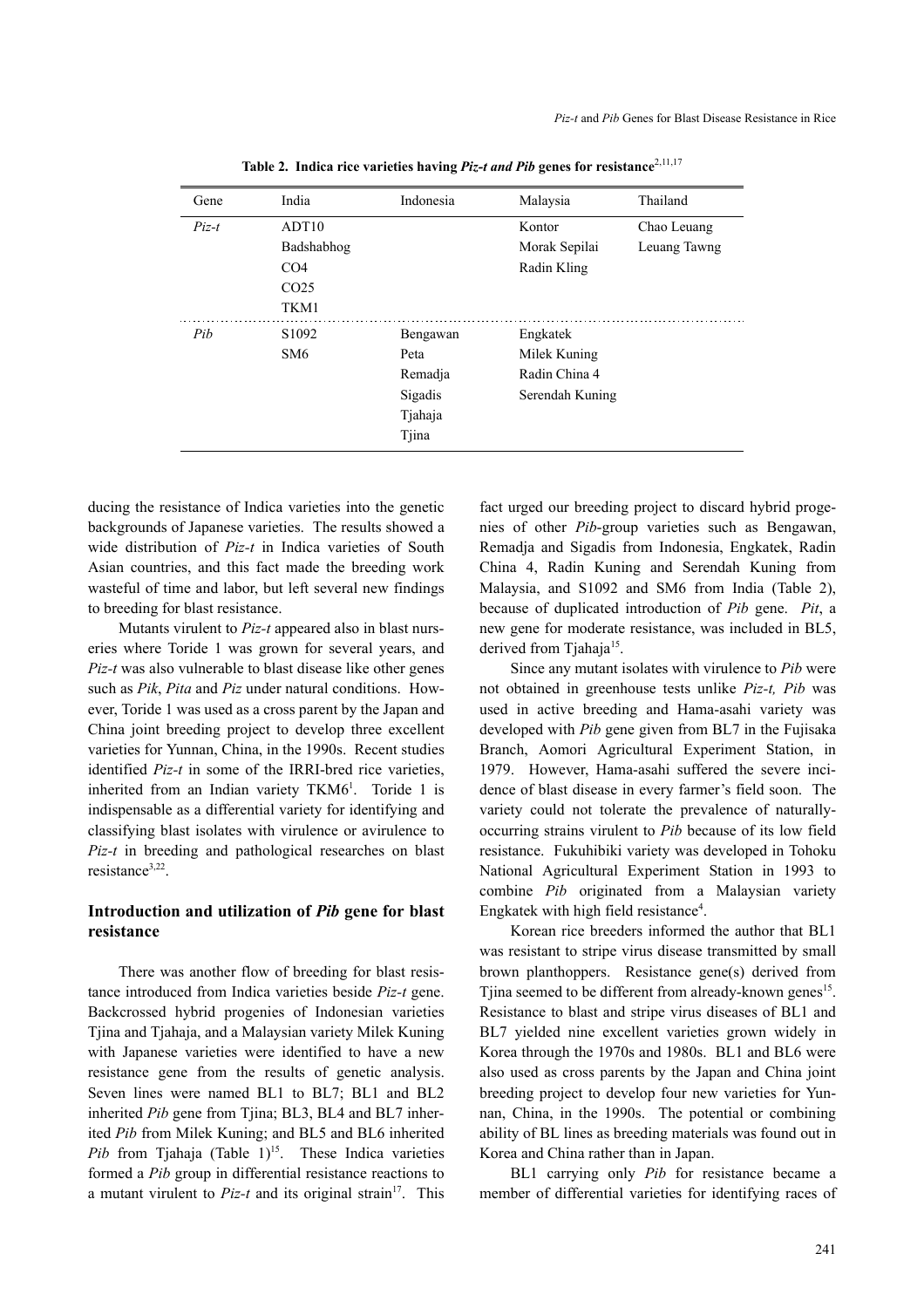blast fungus, together with Toride 1. Most of the IRRIbred rice varieties inherited *Pib* from Tiina through an Indonesian variety Peta<sup>1</sup>.

Female sterility governed by two complementary recessive genes was isolated from the cross Fujisaka 5 / Tjina //4\* Fujisaka 5 in the breeding process of BL lines, having abnormal embryos but normal pollen grains<sup>23</sup>. A female sterile line FS1 bore several fertile grains on a panicle, with which the sterility was transmitted to the following generations, and FS1 was used in physiological studies on photosynthate distribution and dry matter accumulation in rice plants<sup>6</sup>.

#### **Analysis of close linkage between** *Piz-t* **and** *Se1*

The  $F<sub>2</sub>$  population of all the backcrosses containing *Piz-t* gene was segregated into a ratio of 1 early : 2 medium : 1 late plants for heading time under natural



**Fig. 1. Frequency distribution for heading time and blast** resistance in the  $BC_4F_2$  population of the cross **Morak Sepilai /5\*Fujisaka 5**<sup>11</sup>

conditions, of which their  $F_3$  progenies were mostly homozygous susceptible, segregating for *Piz-t*, and homozygous resistant (*Piz-t/Piz-t*), respectively, having a few recombinants for these two characters (Fig. 1, Table  $3$ <sup>11</sup>. Thus, the close linkage between *Piz-t* for blast resistance and *Lm* for heading time was found for the first time in rice, and was located on chromosome 6 with other genes *C* for apiculus color and *alk* for alkali reaction of grains (Fig.  $2$ )<sup>11</sup>. The locus *Lm* was later replaced with *Se1*.

The close linkage made the genetic analysis possible, when the quantitative variation for heading time in a hybrid population was partitioned into three *Se1* genotypes by three  $Piz-t$  genotypes<sup>16</sup>. A pair of two tester lines, ER with an early allele *Se1-e* and *Piz-t*, and LR with a late allele *Se1-u* and *Piz-t*, were selected from Morak Sepilai /5\* Fujisaka 5 and used in crosses with tested varieties. The analyses revealed that *Se1* was a principal locus controlling the earliness and lateness in native and improved, lowland and upland Japanese varieties, and Indica varieties also<sup>14,18,24–26</sup>. The QTL (quantitative trait locus) analysis using Toride 1 as a tester for *Piz-t* and *Se1-n* showed that the earliness in two of the randomly selected 8 artificially-induced early mutants was governed by an early allele of *Se1*27. Multiple alleles existed in this locus; an early *Se1-e*, a late *Se1-u* or *Se1-n*, and a very late *Se1-t* 13.

*Se1* controlled primarily the photoperiod sensitivity of rice plant, and *Se1-e* and *Se1-u* alleles were insensitive and sensitive to short daylength, respectively<sup>20,21,28</sup>. *Sel-e* worked simultaneously for longer basic-vegetative-phase (BVP) and shorter photoperiod-sensitive-phase (PSP), while *Se1-u* for shorter BVP and longer PSP. This caused two turning points in a year to reverse the earliness and lateness between the two genotypes<sup>20,21,28</sup>. *Sel* pleiotropically affected internode elongation and culm length through the time of panicle differentiation and heading $19$ .

| Cross combination                         | Generation | No. of $F_2$ plants |                |                |      | Recombination<br>value $(\% )$ |  |
|-------------------------------------------|------------|---------------------|----------------|----------------|------|--------------------------------|--|
|                                           |            | Susceptible         |                | Resistant      |      |                                |  |
|                                           |            | Early               | Late           | Early          | Late |                                |  |
| Fujisaka 5 / Kontor //4* Fujisaka 5       | $BC_4F_2$  | 70                  | 5              | 7              | 225  | 3.9                            |  |
| Morak Sepilai /5* Fujisaka 5              | $BC_4F_2$  | 48                  | $\overline{c}$ | 2              | 184  | 1.7                            |  |
| Ohtori / ADT10 //4* Ohtori                | $BC_4F_2$  | 53                  | 5              | 3              | 146  | 3.6                            |  |
| Norin 8 / TKM1 //4* Norin 8 ///Fujisaka 5 | $F_{2}$    | 65                  | 5              | 11             | 251  | 4.8                            |  |
| Chao Leuang /5* Fujisaka 5                | $BC_4F_2$  | 48                  | 4              | $\overline{4}$ | 138  | 4.1                            |  |
| Fujisaka 5 / Leuang Tawng //3* Fujisaka 5 | $BC_3F_2$  | 51                  | 10             | 8              | 155  | 8.1                            |  |

**Table 3. Segregation for heading time and blast resistance in Indica / Japonica crosses**<sup>11</sup>

Kontor, Morak Sepilai: Malaysia. ADT10, TKM1: India. Chao Leuang, Leuang Tawng: Thailand.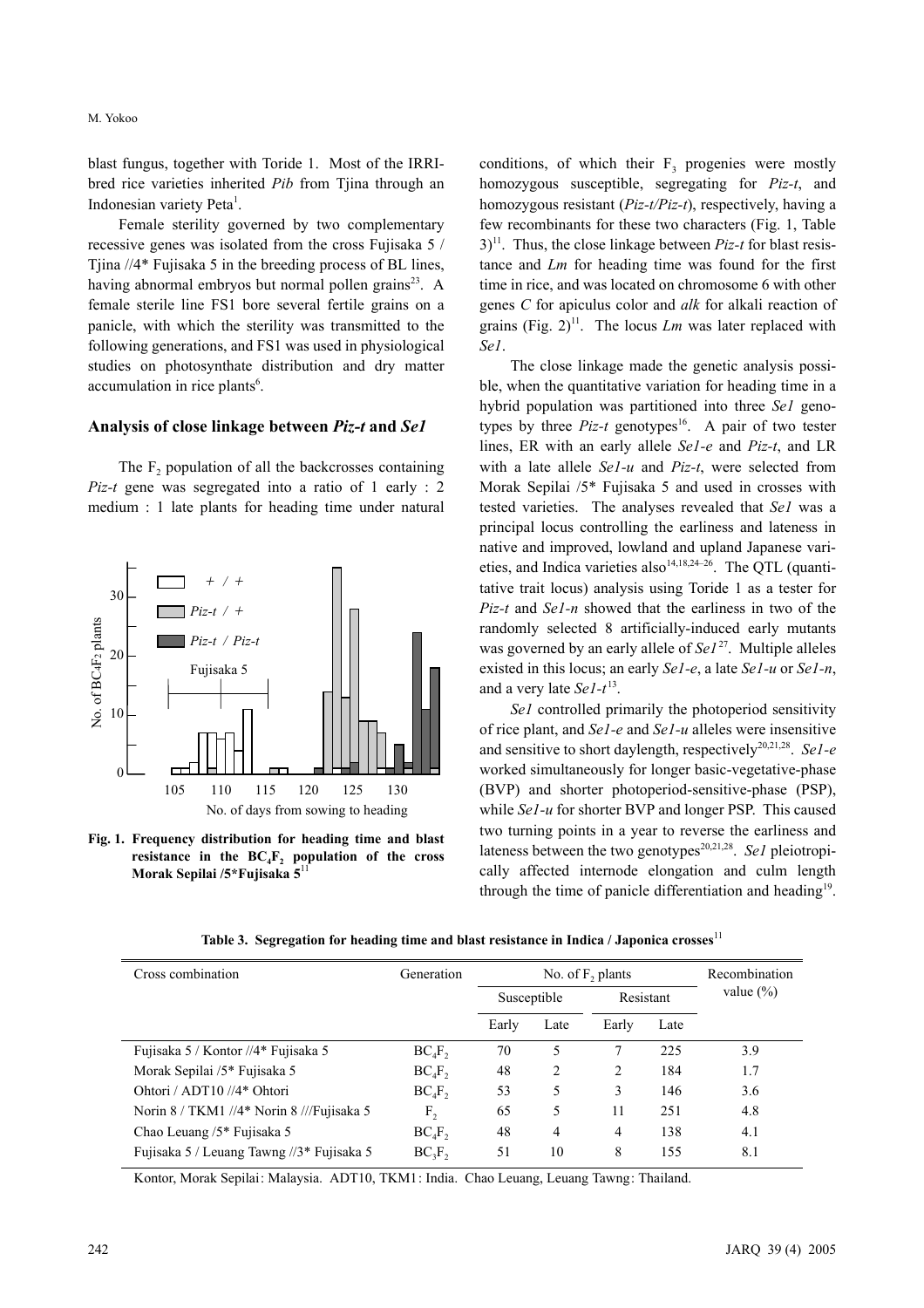Four isogenic lines with or without *Piz-t* and with *Se1-e* or *Se1-u* were selected from the later generations of Morak Sepilai /5\* Fujisaka 5, and used for genetic and physiological studies on the linkage and the gene expression of  $\mathcal{S}eI^{9,29}$ .

# **Utilization of** *Piz-t* **and** *Pib* **in multiline varieties and with DNA markers**

In the 1960s and 1970s, within a few years after new excellent rice varieties with such a single resistance gene as *Pik*, *Pita* and *Piz*, new virulent races of blast fungus became selectively more prevalent, and the effectiveness of the newly developed commercial resistance was quickly lost; *Piz-t* and *Pib* were no exceptions. To break this resistance-virulence relationship, breeders designed rice varieties protected by field resistance with or without major genes for resistance<sup>4</sup>, and more recently multiline varieties, mechanical mixtures of isogenic lines<sup>12</sup>. *Piz-t*  and *Pib* have been incorporated into component isogenic lines for several multiline varieties.

Our breeding project took almost 20 years since the first hybridization in 1960 to introduce high resistance from Indica varieties into the genetic backgrounds of Japanese varieties by backcrossing, to identify *Piz-t* and *Pib* genes in developed lines, and to locate *Piz-t* on chromosome 6, while *Pib* could not be located on any chromosome yet. However, studies using DNA markers since the 1990s enabled scientists to analyze many blast resistance genes to find the definite position of *Pib* on chromosome 2. The author analyzed only the relationship between *Se1* and other loci for quantitatively-inherited heading time with the help of close linkage with *Piz-t* as a qualitatively-inherited marker. Recent QTL analyses for heading time with DNA markers supported the role of *Se1* on chromosome 6 as a principal locus controlling photoperiod sensitivity of cultivated varieties among many heading time genes.



**Fig. 2. Linkage relationships among four genes on chromosome 6**<sup>11</sup> Numbers show recombination values  $(\%).$ 

| Table 4. List of developed lines available from the Gene Bank, Ministry of Agriculture, Forestry and Fisheries |  |  |  |  |
|----------------------------------------------------------------------------------------------------------------|--|--|--|--|
|                                                                                                                |  |  |  |  |

| Accession no. | Line                                 | Cross combination                     | Genes involved       |
|---------------|--------------------------------------|---------------------------------------|----------------------|
| 00008101      | <b>TORIDE 1</b>                      | Norin 8 / TKM1 //4* Norin 8           | $Piz-t$              |
| 00008102      | <b>TORIDE 2</b>                      | Norin $8 / CO25$ //4* Norin 8         | $Piz-t$              |
| 00051073      | BL1                                  | Norin 25 / Tjina //4* Norin 25        | Pib                  |
| 00051074      | BL <sub>2</sub>                      | Norin $25 /$ Tiina //4* Norin 25      | Pib                  |
| 00051075      | BL <sub>3</sub>                      | Norin 25 / Milek Kuning //4* Norin 25 | Pib                  |
| 00051076      | BL4                                  | Norin 25 / Milek Kuning //4* Norin 25 | Pib                  |
| 00051077      | BL <sub>5</sub>                      | Norin 25 / Tjahaja //4* Norin 25      | Pib, Pit             |
| 00051078      | BL6                                  | Norin 25 / Tjahaja //4* Norin 25      | Pib                  |
| 00051079      | BL7                                  | Milek Kuning /5* Fujisaka 5           | Pib, Pii             |
| 00038029      | <b>FUJISAKA 5 (FEMALE STERILITY)</b> | Fujisaka 5 / Tjina //4* Fujisaka 5    | (FS1)                |
| 00038030      | <b>FUJISAKA 5 (PIZT R LME)</b>       | Morak Sepilai /5* Fujisaka 5          | $Piz-t$ , Sel-e (ER) |
| 00038031      | <b>FUJISAKA 5 (PIZT S LME)</b>       | Morak Sepilai /5* Fujisaka 5          | $+$ , Sel-e (ES)     |
| 00038032      | FUJISAKA 5 (PIZT R LMU)              | Morak Sepilai /5* Fujisaka 5          | $Piz-t$ , Sel-u (LR) |
| 00038033      | FUJISAKA 5 (PIZT S LMU)              | Morak Sepilai /5* Fujisaka 5          | $+$ , Sel-u (LS)     |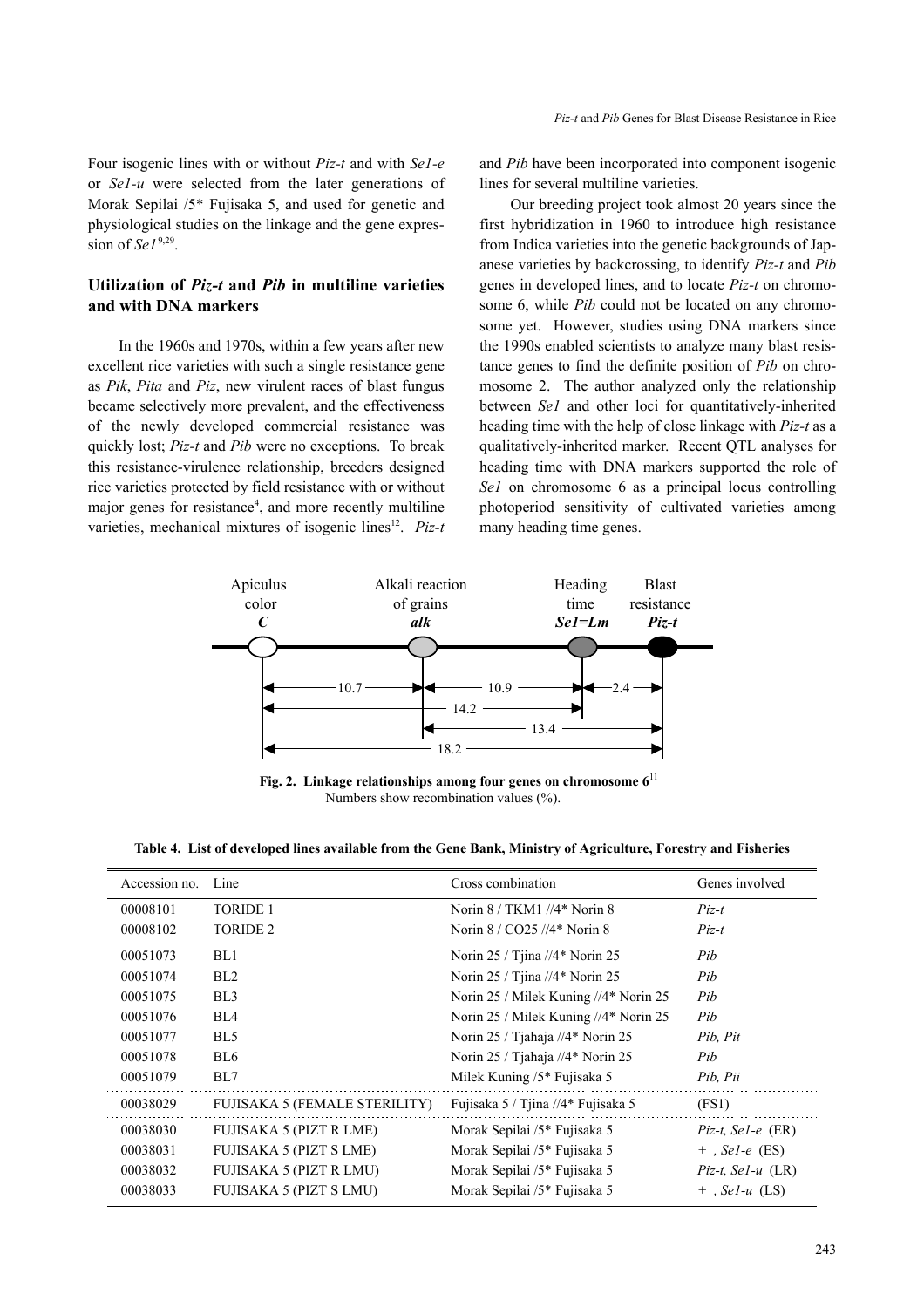DNA marker-assisted genetic researches on blast resistance and heading time in rice were pioneered in the 1960s through 1980s by our project involving the author. Our time-consuming and labor-costing project of introduction and identification of *Piz-t* and *Pib* from remote Indica varieties and their related findings provided a base for new DNA marker-assisted selection techniques to shorten the breeding period for finding useful genes in genetic resources and combining them into active varieties efficiently.

Seeds of the resistant lines and testers developed through our project are stocked in and available from the Genebank, Ministry of Agriculture, Forestry and Fisheries (Table 4).

## **References**

- 1. Ebron, L. A. et al. (2004) Estimation of genes in blast resistance in elite Indica-type rice (*Oryza sativa* L.) varieties bred at the International Rice Research Institute. *Breed. Sci.*, **54**, 381–387.
- 2. Fujimaki, H. & Yokoo, M. (1971) Studies on the genes for blast-resistance transferred from Indica rice varieties by backcrossing. *Jpn. J. Breed.*, **21**, 9–12.
- 3. Fujimaki, H., Kiyosawa, S. & Yokoo, M. (1975) A gene action for avirulence partially affected by mutation in rice blast fungus. *Ann. Phytopathol. Soc. Jpn.,* **41**, 176–184.
- 4. Higashi, T. et al. (1994) Breeding a high yielding rice cultivar "Fukuhibiki." *Tohoku nogyoshikenjyo kenkyu houkoku (Bull. Tohoku Natl. Agric. Exp. Stn.)*, **88**, 15–38 [In Japanese with English summary].
- 5. Kiyosawa, S. & Yokoo, M. (1970) Inheritance of blast resistance of the rice variety, Toride 2, bred by transferring resistance of the Indian variety CO.25. *Jpn. J. Breed.*, **20**, 181–186.
- 6. Kato, M. et al. (2004) Photosynthesis and dry-matter production during ripening stage in a female-sterile line of rice. *Plant Prod. Sci.*, **7**, 184–188.
- 7. Nagai, K., Fujimaki, H. & Yokoo, M. (1970) Breeding of rice variety Toride 1 with multi-racial resistance to leaf blast. *Ikushugaku zasshi (Jpn. J. Breed.)*, **20**, 7–14 [In Japanese with English summary].
- 8. Nagai, K., Fujimaki, H. & Yokoo, M. (1974) Breeding and some genetical findings for multiracial resistance to blast by using japonica x indica hybrids of rice. *JARQ*, **7**, 63–70.
- 9. Oosumi, T. et al. (1989) Analysis of glucose phosphate isomerase in near-isogenic lines and cultivars of rice (*Oryza sativa* L.). *Bot. Mag., Tokyo*, **102**, 283–289.
- 10. Yokoo, M. & Kiyosawa, S. (1970) Inheritance of blast resistance of the rice variety, Toride 1, selected from the cross Norin 8×TKM.1. *Jpn. J. Breed*., **20**, 129–132.
- 11. Yokoo, M. & Fujimaki, H. (1971) Tight linkage of blastresistance with late maturity observed in different Indica varieties of rice. *Jpn. J. Breed.,* **21**, 35–39.
- 12. Yokoo, M. (1974) Multiline cultivars for disease control. *Ikushugaku zasshi (Jpn. J. Breed.)*, **24**, 104–111 [In Japanese with English summary].
- 13. Yokoo, M. & Kikuchi, F. (1977) Multiple allelism of the locus controlling heading time of rice, detected using the close linkage with blast resistance. *Ikushugaku zasshi (Jpn. J. Breed.)*, **27**, 123–130 [In Japanese with English summary].
- 14. Yokoo, M. & Kikuchi, F. (1978) Genic analysis for heading time in rice by the aid of the linkage with blast resistance. *Ikushugaku zasshi (Jpn. J. Breed.)*, **28**, 49–55 [In Japanese with English summary].
- 15. Yokoo, M. et al. (1978) Breeding of blast resistant lines (BL1 to 7) from Indica-Japonica crosses of rice. *Ikushugaku zasshi (Jpn. J. Breed.)*, **28**, 359–365 [In Japanese with English summary].
- 16. Yokoo, M., Kikuchi, F. & Nakane, A. (1979) Genic analysis of heading time by aid of close linkage with blast resistance in rice. *JARQ*, **13**, 215–221.
- 17. Yokoo, M. & Kikuchi, F. (1980) Identification of blast resistance genes in rice by using a mutant strain of *Pyricularia oryzae* with specific virulence. *SABRAO J.*, **12**, 59–63.
- 18. Yokoo, M. et al. (1980) Genetical analysis of heading time by aid of close linkage with blast resistance in rice. *Nogyogijutsu kenkyujo kenkyu houkoku D (Bull. Natl. Inst. Agric. Sci. Ser. D)*, **31**, 95–126 [In Japanese with English summary].
- 19. Yokoo, M. & Okuno, K. (1981) Pleiotropic effect on internode elongation of alleles conferring heading time of rice. *Nogyogijutsu kenkyujo kenkyu houkoku D (Bull. Natl. Inst. Agric. Sci. Ser. D)*, **32**, 1–14 [In Japanese with English summary].
- 20. Yokoo, M. & Kikuchi, F. (1982) Monogenic control of basic vegetative phase and photoperiod-sensitive phase in rice. *Ikushugaku zasshi (Jpn. J. Breed.)*, **32**, 1–8 [In Japanese with English summary].
- 21. Yokoo, M., Toriyama, K. & Kikuchi, F. (1982) Responses of heading-conferring Lm alleles of rice to seasonal changes of natural daylength. *Ikushugaku zasshi (Jpn. J. Breed.)*, **32**, 378–384 [In Japanese with English summary].
- 22. Yokoo, M. (1983) Near-isogenic lines of rice with respect to a *Pi-zt* gene for resistance to blast disease. *Ikushugaku zasshi (Jpn. J. Breed.)*, **33**, 341–345 [In Japanese with English summary].
- 23. Yokoo, M. (1984) Female sterility in an Indica-Japonica cross of rice. *Ikushugaku zasshi (Jpn. J. Breed.)*, **34**, 219–227 [In Japanese with English summary].
- 24. Yokoo, M., Kikuchi, F. & Nakane, A. (1987) Trigenic segregation of heading time in rice analyzed by use of linkage with blast resistance. *Ikushugaku zasshi (Jpn. J. Breed.)*, **37**, 429–437 [In Japanese with English summary].
- 25. Yokoo, M. & Kikuchi, F. (1992) The Lm locus controlling photoperiod sensitivity in rice differs from E1, E2 and E3 loci. *Ikushugaku zasshi (Jpn. J. Breed.)*, **42**, 375– 381 [In Japanese with English summary].
- 26. Yokoo, M. & Kikuchi, F. (1992) Inheritance of heading time in native Japanese upland rice, *Oryza sativa* L. *Ikushugaku zasshi (Jpn. J. Breed.)*, **42**, 641–648 [In Japanese with English summary].
- 27. Yokoo, M. & Okuno, K. (1993) Genetic analysis of earliness mutations induced in the rice cultivar Norin 8. *Jpn.*